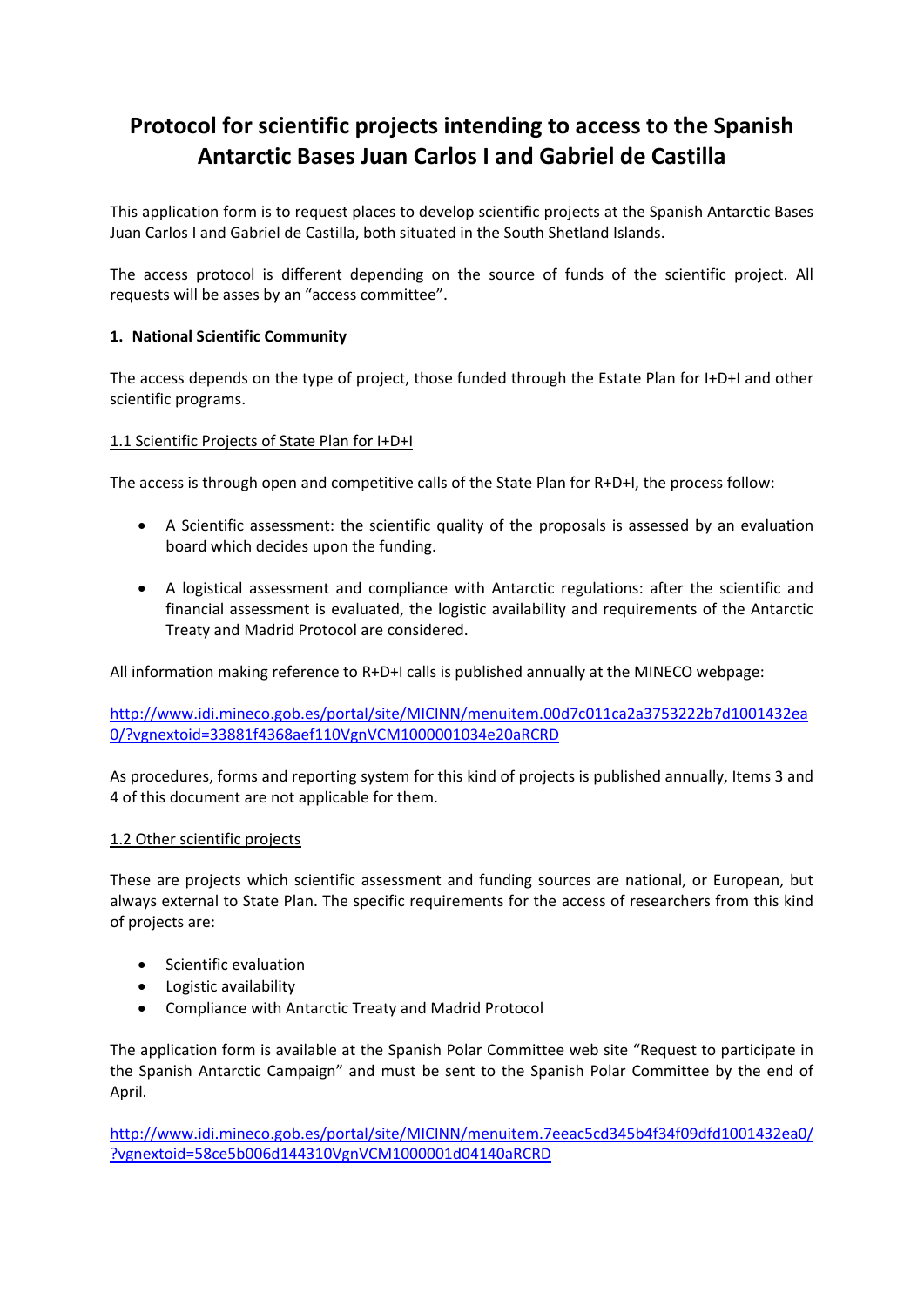# **2. International Scientific Community**

The requests must fulfil the following requirements:

- Scientific evaluation
- Logistic availability
- Compliance with Antarctic Treaty and Madrid Protocol

The application form is available at the Spanish Polar Committee web site "Request to participate in the Spanish Antarctic Campaign" and must be sent to the Spanish Polar Committee by the end of April

http://www.idi.mineco.gob.es/portal/site/MICINN/menuitem.7eeac5cd345b4f34f09dfd1001432ea0/ ?vgnextoid=58ce5b006d144310VgnVCM1000001d04140aRCRD

# **3. Access Costs**

The access to the Antarctic bases might imply some charges to the researchers when certain equipment or exceptional circumstances are requested. In any case, the Spanish logistics does not cover the expenses of people travelling and cargo transportation to the boarding ports, usually Punta Arenas (Chile) or Ushuaia (Argentina).

Accommodation and transportation costs might be charged to the participants on the project.

# **4. Project Selection**

#### 4.1 Selection Criteria

All submitted proposals will be subjected to a three‐step selection process by the Access Committee involving:

- Scientific excellence and impacts on responding to key societal challenges.
- Feasibility of the proposal from the logistic point of view
- Antarctic Treaty and Madrid Protocol compliance

#### 4.2 Access Committee

The access committee consists of:

- Research polar scientific manager and a representative of general director of Scientific and Technical Research
- Logistic manager of the Spanish Antarctic campaign
- Spanish Polar Committee Technical Secretariat

They will meet as often as necessary.

#### 4.3 Approval of Proposals

The approval or rejection of the proposals will be communicated in written form to the applicant as soon as the committee has taken the decision, and always with enough time to participate in the Antarctic campaign, claims will not be admitted.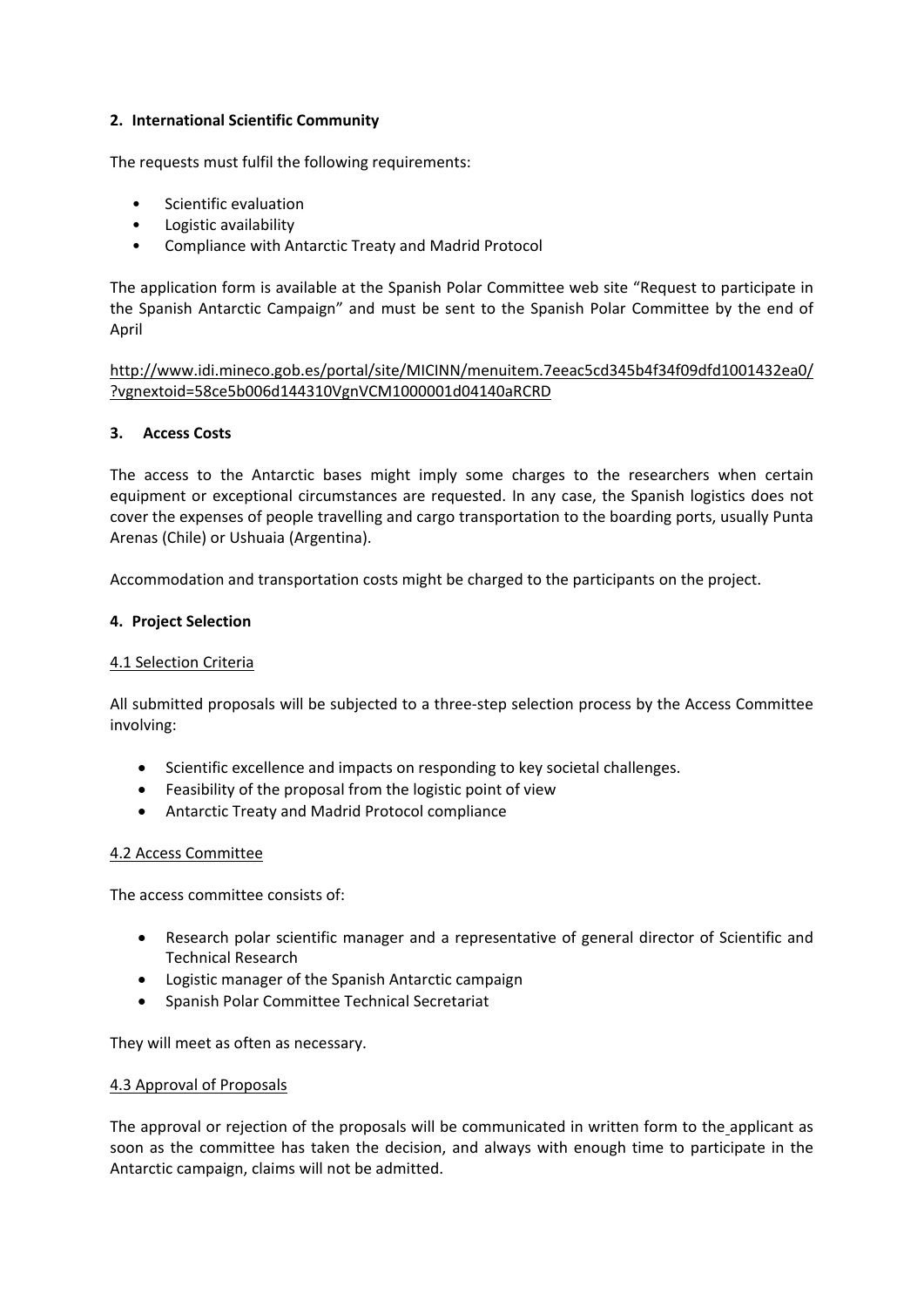After the approval of the proposal, the Principal investigator will need to apply for the sampling and access to restricted areas permits at his/her national polar authority.

All participants in the Spanish Antarctic expedition will need an official medical aptitude certificate. This document will be signed by his/her national polar authority and will follow all the requirements requested to their nationals.

# 4.4 Post‐access requirements

Three months after returning from Antarctica the project leader must submit:

- A final report, including post visit reports to Antarctic Specially Protected Areas (ASPA) and Antarctic Specially Managed Areas (ASMA), just in the cases of permits and certificates issued by the Spanish Polar Authority.
- A final report about the scientific activities undertaken at the stations.
- All Parties should follow the Article III (c) of the Antarctic Treaty, scientific observations and results from Antarctica shall be exchanged and made freely available. In virtue of that article the PIs should submit the metadata and data to the appropriate National Polar Data Centre.
- The Spanish Polar Program should be acknowledged in all the scientific communication (scientific papers, congresses, e.g.) derived from the data obtained in the campaign.
- A copy of all publications derived from the activity at the Spanish bases should be sent to the Spanish National Data Centre.

#### **5. Annex**

#### **5.1 Summary description of Juan Carlos I station**

Inaugurated in 1988, the Juan Carlos I Antarctic Base is a summer base usually open, from mid‐ November to the beginning of March, although automated records are kept throughout the year. The base has capabilities for 30 people.

It is located on the South East coast of South Bay, on the Hurd Peninsula of Livingston Island (South Shetland Islands). Its aim is to support scientific activities carried out by the Antarctic scientific community.

The scientific projects carried out at the base focus on issues such as glaciology, integrated studies of ecosystems, climate change, meteorology, pollutants and geophysics but the base is open to all scientific disciplines. The station is managed by the Marine Technology Unit (UTM‐CSIC) that gives the technical and logistical support who also maintains the international camp situated at Peninsula Byers.

#### **5.2 Summary description of Gabriel de Castilla station**

Gabriel de Castilla base is situated on the SW coast of Port Foster in Deception Island (South Shetland Islands), is a summer base usually open from November to March. Its geographic coordinates are 62º 58' 40" S, 60º 40' 30" W. It was opened during the 1989‐1990 campaign and nowadays has capabilities for 28 people. The base has a modular structure distributed in 4000 metes square.

The scientific projects developed on the base focus on issues such seismology, volcanology, biology, ecology, human impact, geophysics, etc.; by the way, all scientific disciplines are welcome. The base is managed by the Spanish Army who is in charge of the infrastructure maintenance and logistical support to scientific project.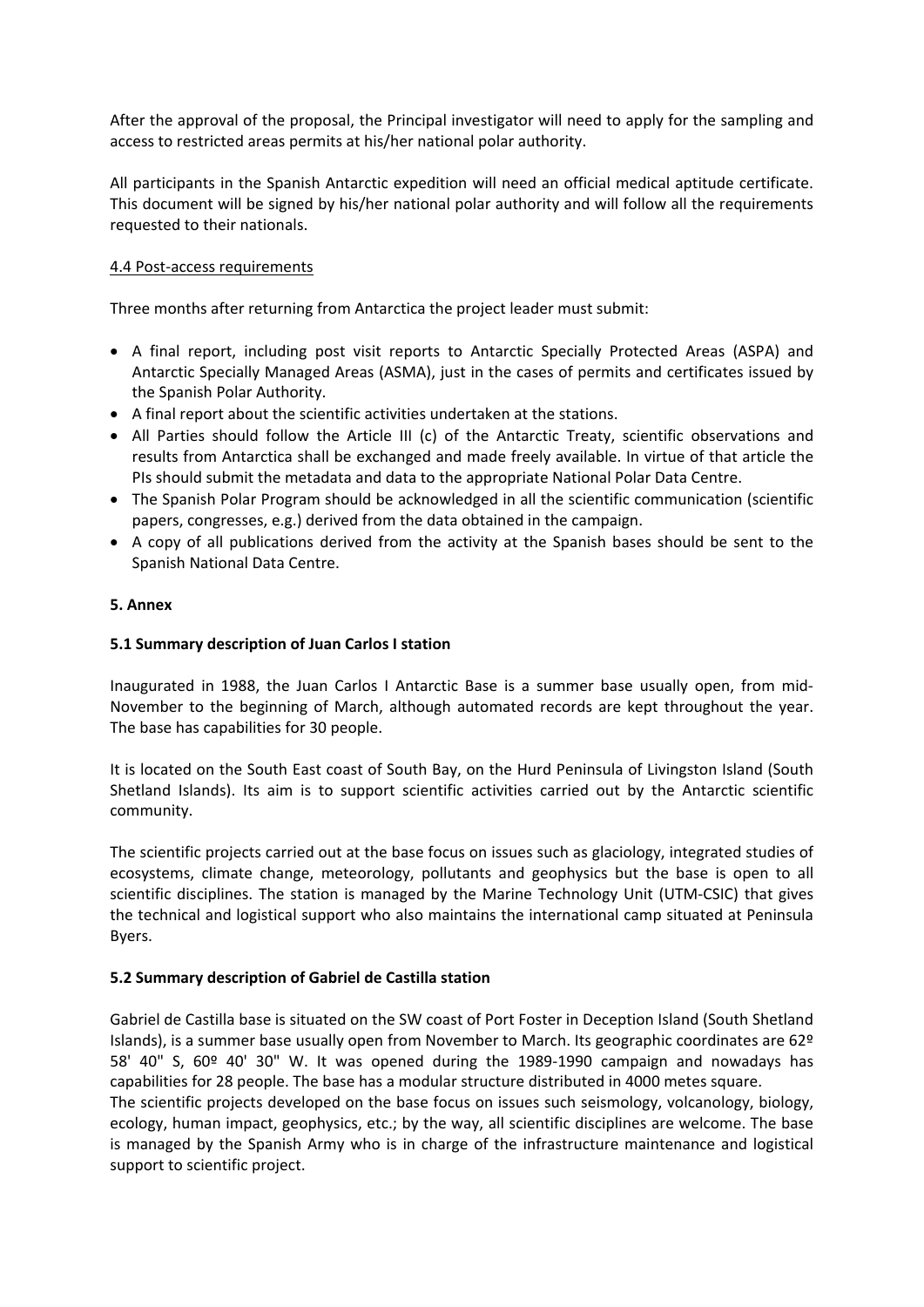#### 5.3 Application Form to access to an ICTS



#### REQUEST TO PARTICIPATE IN THE SPANISH ANTARCTIC CAMPAIGN

The Spanish Polar Program operates in Antarctica in the South Shetland Islands region. In particular the program operates two summer-only Antarctic bases and an international camp.

Base Antártica Española Juan Carlos I (http://www.csic.es/web/guest/base-antartica-juancarlos-i) is located in Hurd Peninsula in Livingston Island at 62°39'46"S 60°23'20"W. Nowadays this station is being rebuilt but is fully operative.

#### Base Antártica Española Gabriel de Castilla

(http://www.ejercito.mde.es/unidades/Antartica/antartica) is located in Deception Island at 62º 58' S 60º 40' W).

International Camp at Byers Peninsula, it is located in the South beach of Byers Peninsula in Livingston Island at 62°39'46"S 61°06'00"W and it is only a refuge and most materials should be brought in.

Following the mandate of the Antarctic Treaty and the collaboration principles of the Spanish Polar Committee our installations are open to any researcher from any country to participate in Spanish Antarctic Campaigns during austral summer.

To request access to the polar facilities the proponent should fulfil three requirements:

- 1. Scientific validation of the proposed scientific activity
- 2. Logistics availability
- 3. Requirements of Antarctic Treaty and Madrid Protocol

Please fill in the attached application form and returned by email to the address below by the end of April.

The permits and certificates required may be submitted after approval of the request and before the Antarctic campaign starts, the deadlines will be announced to the proponents.

Be aware that the NOBODY WILL PARTICIPATE IN THE SPANISH ANTARCTIC CAMPAIGN WITHOUT THOSE PERMITS AND CERTIFICATES GRANTED BY APPROPIATE NATIONAL AUTHORITY.

Secretaría Técnica del Comité Polar Español Ministerio de Economía y Competitividad

cpe@mineco.es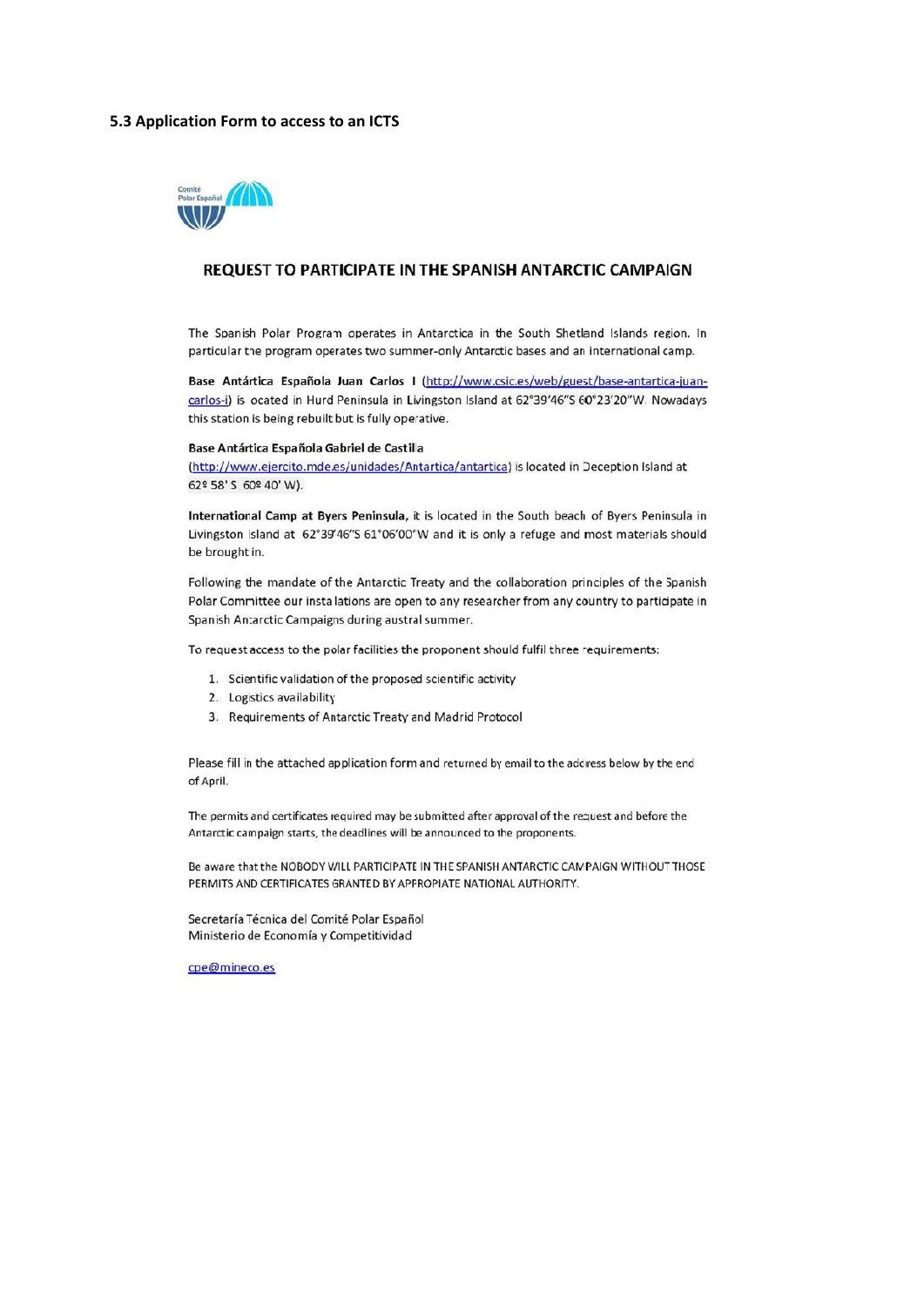

#### **APPLICATION FORM** REQUEST TO PARTICIPATE IN THE SPANISH ANTARCTIC CAMPAIGN

| PROJECT TITLE                               |  |                                                                              |                                        |  |                                |                        |                                            |
|---------------------------------------------|--|------------------------------------------------------------------------------|----------------------------------------|--|--------------------------------|------------------------|--------------------------------------------|
|                                             |  |                                                                              |                                        |  |                                |                        |                                            |
| PRINCIPAL INVESTIGATOR                      |  |                                                                              |                                        |  |                                |                        |                                            |
| <b>INFORMATION ABOUT THE RESEARCH GROUP</b> |  |                                                                              |                                        |  |                                |                        |                                            |
| <b>NAME</b><br><b>SURNAME</b>               |  | <b>INSTITUTION</b>                                                           | <b>PASSAPORT</b><br><b>NACIONALITY</b> |  | <b>DATE OF</b><br><b>BIRTH</b> | <b>GENDER</b><br>(M/F) | <b>MAIN TASK TO BE</b><br><b>DEVELOPED</b> |
|                                             |  |                                                                              |                                        |  |                                |                        |                                            |
|                                             |  |                                                                              |                                        |  |                                |                        |                                            |
|                                             |  |                                                                              |                                        |  |                                |                        |                                            |
|                                             |  |                                                                              |                                        |  |                                |                        |                                            |
|                                             |  |                                                                              |                                        |  |                                |                        |                                            |
|                                             |  |                                                                              |                                        |  |                                |                        |                                            |
| Please, include a copy                      |  | ¿Have all the members a medical certificate issued by a competent authority? |                                        |  |                                | YES                    | <b>NO</b>                                  |

**Application Form** 

| Has the Project relation with a Spanish Project? |  | YES | NO |  |
|--------------------------------------------------|--|-----|----|--|
| If yes, please indicate which                    |  |     |    |  |

| <b>INFRASTRUCTURE</b>                                |  |                                                           |  |  |  |  |  |  |
|------------------------------------------------------|--|-----------------------------------------------------------|--|--|--|--|--|--|
| SPANISH ANTARCTIC BASE JUAN CARLOS I                 |  | SPANISH ANTARCTIC BASE GABRIEL DE CASTILLA <sup>(1)</sup> |  |  |  |  |  |  |
| INTERNATIONAL CAMP AT PENINSULA BYERS <sup>(2)</sup> |  |                                                           |  |  |  |  |  |  |

Lawylong and a December 2014 of the Antarctic Specially Managed Area Nº 4 Deception Island<br>(2) Include a copy of the permit issued to entry in the Antarctic Specially Protected Area Nº 126 Byers Peninsula

|          | PREFERENT DATES TO DEVELOP THE ACTIVITY |         |                                       |  |  |  |  |  |  |  |
|----------|-----------------------------------------|---------|---------------------------------------|--|--|--|--|--|--|--|
| Month    |                                         | Nº days | Justification of the requested period |  |  |  |  |  |  |  |
| November |                                         |         |                                       |  |  |  |  |  |  |  |
| December |                                         |         |                                       |  |  |  |  |  |  |  |
| January  |                                         |         |                                       |  |  |  |  |  |  |  |
| February |                                         |         |                                       |  |  |  |  |  |  |  |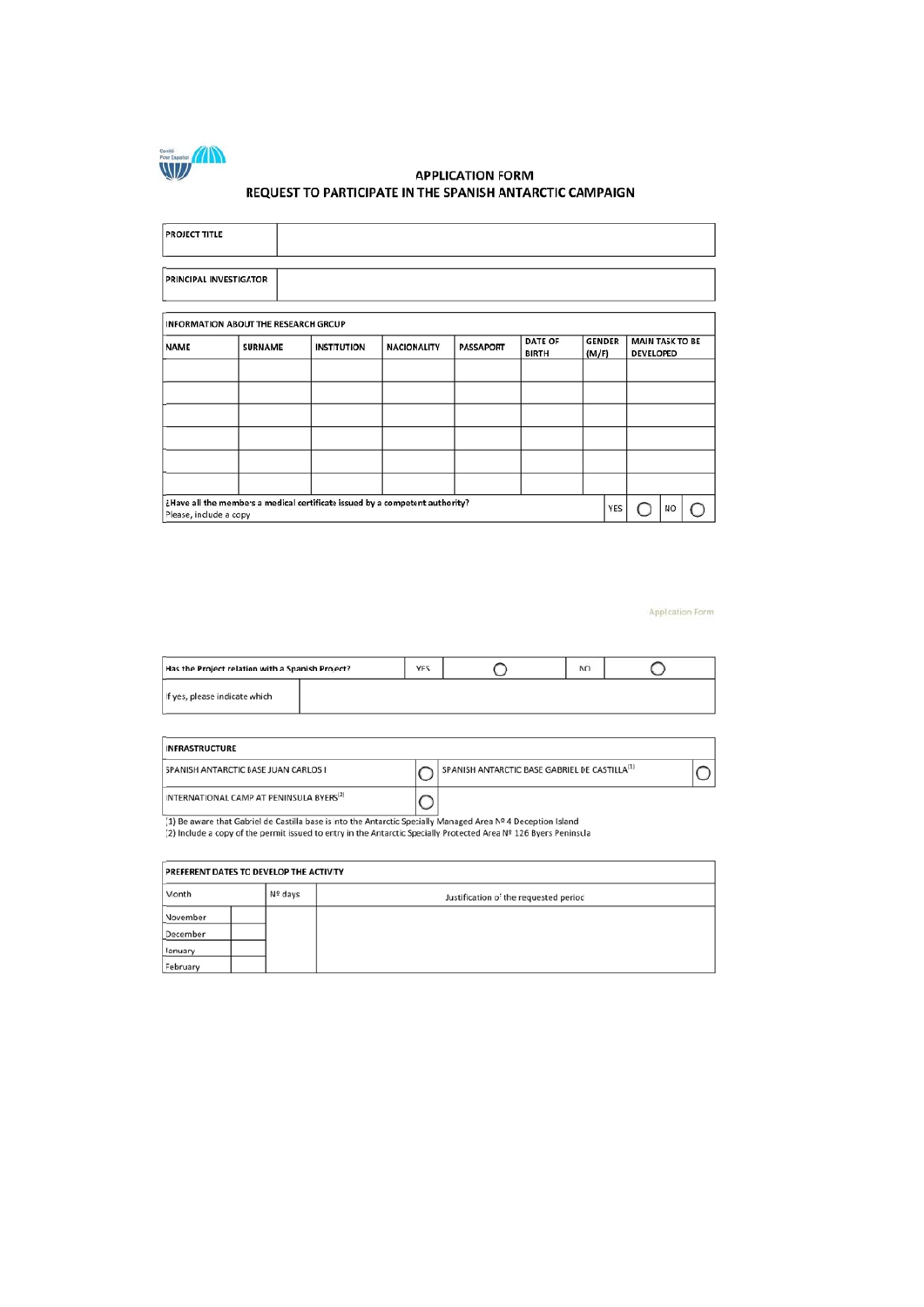#### **Application Form**

| <b>REQUIREMENTS OF MADRID PROTOCOL</b>                                                          |      |  |                |  |  |  |  |  |
|-------------------------------------------------------------------------------------------------|------|--|----------------|--|--|--|--|--|
| YES*<br><b>NO</b><br>HAS THE PROJECT AN ENVIRONMENTAL CERTIFICATE?                              |      |  |                |  |  |  |  |  |
| DOES THE PROJECT INTEND TO VISIT SITE DESIGNATED AS ANTARCTIC SPECIALLY PROTECTED AREAS (ASPA)? | YES* |  | <b>NO</b>      |  |  |  |  |  |
| If yes, which?                                                                                  |      |  |                |  |  |  |  |  |
| DOES THE PROJECT INTEND TO COLLECT SAMPLES?                                                     | YES* |  | N <sub>O</sub> |  |  |  |  |  |
| If yes, indicate number, species                                                                |      |  |                |  |  |  |  |  |

(\*) Include a copy of the permit issued

| SUMMARY OF RESEARCH ACTIVITIES INCLUDING. (2-4 pages) |  |
|-------------------------------------------------------|--|
|                                                       |  |

- Abstract

 $\cdot$  Brief introduction

· Scientific significance of the research

- Research plan

- References

Application Form

| <b>BRIEF CV (2 pages maximum)</b>     |
|---------------------------------------|
| Main achievements                     |
| · Polar previous experience           |
| Links with national research projects |

| <b>ACTIVITIES TO BE DEVELOPED</b> |       |                |                         |                                         |                            |
|-----------------------------------|-------|----------------|-------------------------|-----------------------------------------|----------------------------|
| <b>ACTIVITY</b>                   | PLACE | <b>Nº DAYS</b> | NUMBER<br>OF<br>PERSONS | USE OF<br><b>LABORATORY</b><br>(YES/NO) | REQUIRED LOGISTIC SUPPORT* |
|                                   |       |                |                         |                                         |                            |
|                                   |       |                |                         |                                         |                            |
|                                   |       |                |                         |                                         |                            |
|                                   |       |                |                         |                                         |                            |